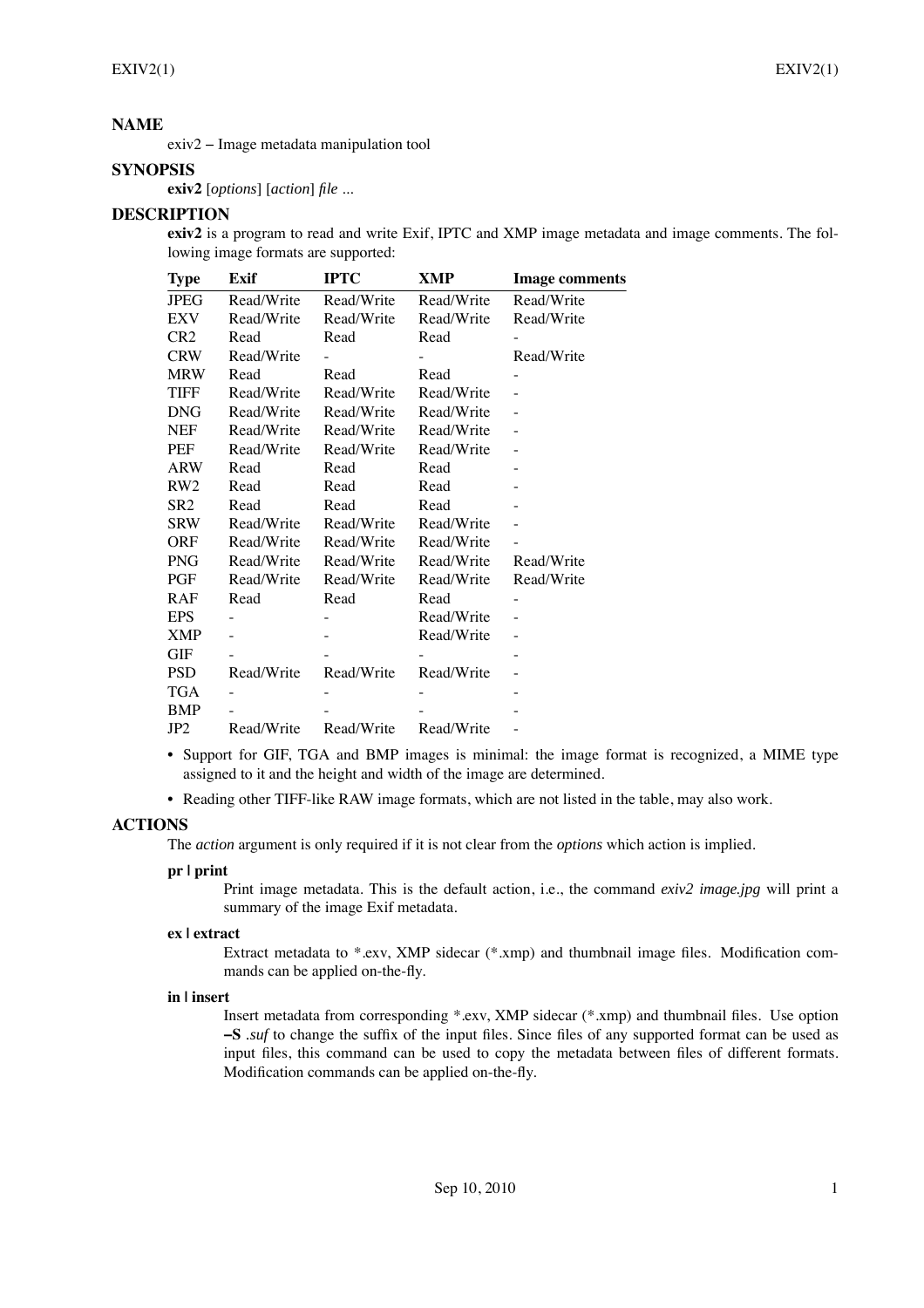### **rm | delete**

Delete image metadata from the files.

### **ad | adjust**

Adjust Exif timestamps by the given time. Requires at least one of the options **−a** *time*, **−Y** *yrs*, **−O** *mon* or **−D** *day*.

#### **mo | modify**

Apply commands to modify (add, set, delete) the Exif, IPTC and XMP metadata of image files. Requires option **−c**, **−m** or **−M**.

### **mv | rename**

Rename files and/or set file timestamps according to the Exif create timestamp. Uses the value of tag Exif.Photo.DateTimeOriginal or, if not present, Exif.Image.DateTime to determine the timestamp. The filename format can be set with **−r** *fmt*, timestamp options are **−t** and **−T**.

#### **fi | fixiso**

Copy the ISO setting from one of the proprietary Nikon or Canon makernote ISO tags to the regular Exif ISO tag, Exif.Photo.ISOSpeedRatings. Does not overwrite an existing standard Exif ISO tag.

### **fc | fixcom**

Fix the character encoding of Exif Unicode user comments. Decodes the comment using the autodetected or specified character encoding and writes it back in UCS-2. Use option **−n** to specify the current encoding of the comment if necessary.

# **OPTIONS**

- **−h** Display help and exit.
- **−V** Show the program version and exit.
- **−v** Be verbose during the program run.
- **−q** Silence warnings and error messages from the Exiv2 library during the program run (quiet). Note that options **−v** and **−q** can be used at the same time.
- **−b** Show large binary values (default is to suppress them).
- **−u** Show unknown tags (default is to suppress tags which don't have a name).
- **−g** *key* Only output info for this Exiv2 key (grep). Multiple **−g** options can be used to grep info for several keys.
- **−n** *enc* Charset to use to decode Exif Unicode user comments. *enc* is a name understood by **iconv\_open**(3), e.g., 'UTF-8'.
- **−k** Preserve file timestamps when updating files (keep). Can be used with all options which update files. The flag is ignored by read-only options.
- **−t** Set the file timestamp according to the Exif create timestamp in addition to renaming the file (overrides **−k**). This option is only used with the 'rename' action.
- **−T** Only set the file timestamp according to the Exif create timestamp, do not rename the file (overrides **−k**). This option is only used with the 'rename' action. Note: On Windows you may have to set the TZ environment variable for this option to work correctly.
- **−f** Do not prompt before overwriting existing files (force overwrite).
- **−F** Do not prompt before renaming files (Force rename). Appends '\_1' ('\_2', ...) to the name of the new file.
- **−a** *time* Time adjustment in the format [−]HH[:MM[:SS]]. This option is only used with the 'adjust' action. Examples: 1 adds one hour, 1:01 adds one hour and one minute, −0:00:30 subtracts 30 seconds.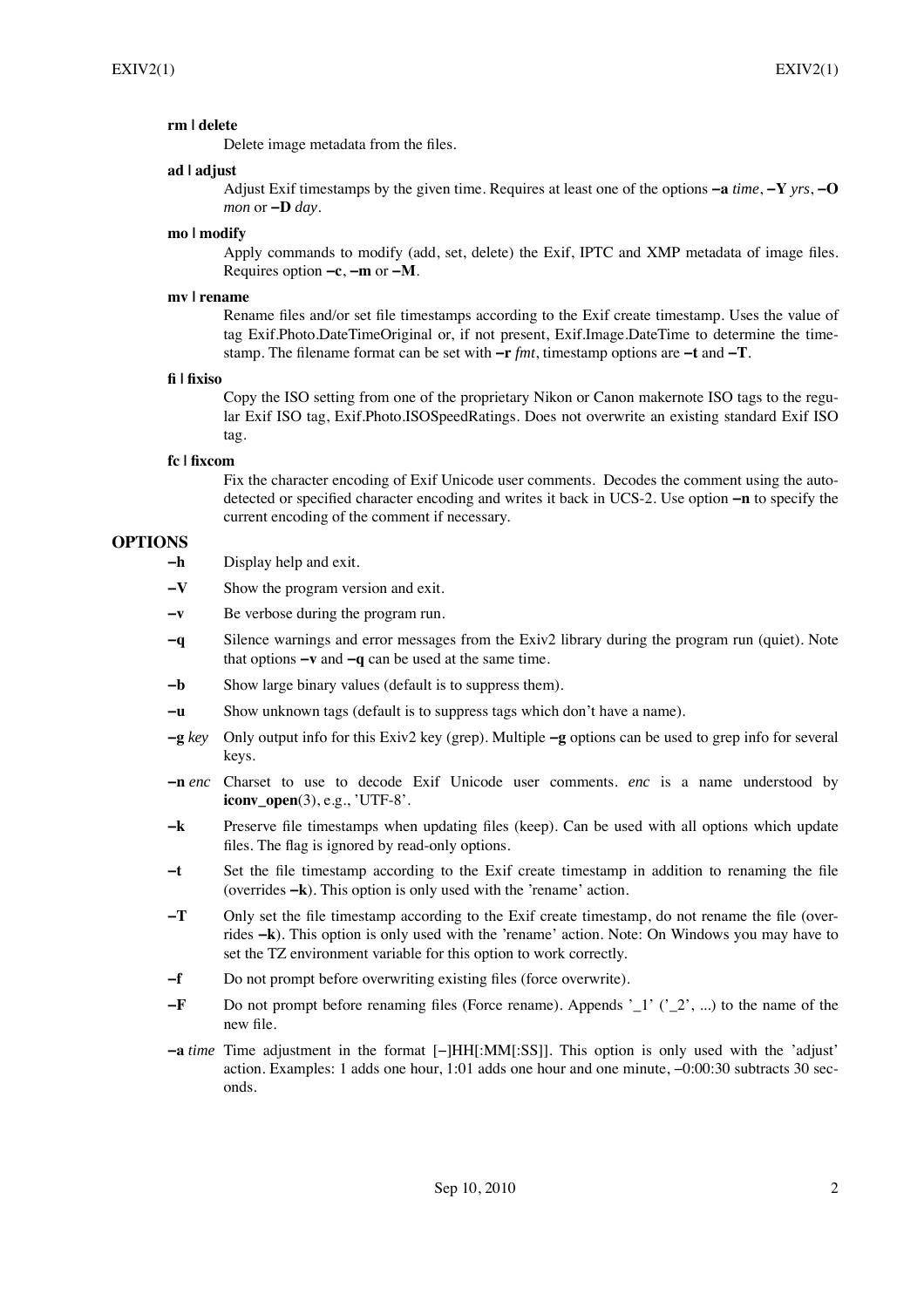**−Y** *yrs* Time adjustment by a positive or negative number of years, for the 'adjust' action.

**−O** *mon*

Time adjustment by a positive or negative number of months, for the 'adjust' action.

**−D** *day* Time adjustment by a positive or negative number of days, for the 'adjust' action.

**−p** *mode*

- Print mode for the 'print' action. Possible modes are:
- s : print a summary of the Exif metadata (the default)
- a : print Exif, IPTC and XMP metadata (shortcut for -Pkyct)
- t : interpreted (translated) Exif tags (-PEkyct)
- v : plain Exif tag values (-PExgnycv)
- h : hexdump of the Exif data (-PExgnycsh)
- i : IPTC datasets (-PIkyct)
- x : XMP properties (-PXkyct)
- c : JPEG comment
- p : list available image previews, sorted by preview image size in pixels
- **−P** *flgs* Print flags for fine control of the tag list ('print' action). Allows control of the type of metadata as well as data columns included in the print output. Valid flags are:
	- E : include Exif tags in the list
	- I : IPTC datasets
	- X : XMP properties
	- x : print a column with the tag number
	- g : group name
	- k : key
	- l : tag label
	- n : tag name
	- y : type
	- c : number of components (count)
	- s : size in bytes
	- v : plain data value
	- t : interpreted (translated) data
	- h : hexdump of the data
- **−d** *tgt* Delete target(s) for the 'delete' action. Possible targets are:
	- a : all supported metadata (the default)
	- e : Exif section
	- t : Exif thumbnail only
	- i : IPTC data
	- x : XMP packet
	- c : JPEG comment
- **−i** *tgt* Insert target(s) for the 'insert' action. Possible targets are the same as those for the **−d** option, plus a modifier:

X : Insert metadata from an XMP sidecar file <file>.xmp. The remaining insert targets determine what metadata to insert from the sidecar file. Possible are Exif, IPTC and XMP and the default is all of these. Note that the inserted XMP properties include those converted to Exif and IPTC. Only JPEG thumbnails can be inserted (not TIFF thumbnails), they need to be named *file*−thumb.jpg.

**−e** *tgt* Extract target(s) for the 'extract' action. Possible targets are the same as those for the **−d** option, plus a target to extract preview images and a modifier to generate an XMP sidecar file: p[<n>[,<m> ...]] : Extract preview images. The optional comma separated list of preview image numbers is used to determine which preview images to extract. The available preview images and their numbers are displayed with the 'print' option -pp.

X : Extract metadata to an XMP sidecar file <file>.xmp. The remaining extract targets determine what metadata to extract to the sidecar file. Possible are Exif, IPTC and XMP and the default is all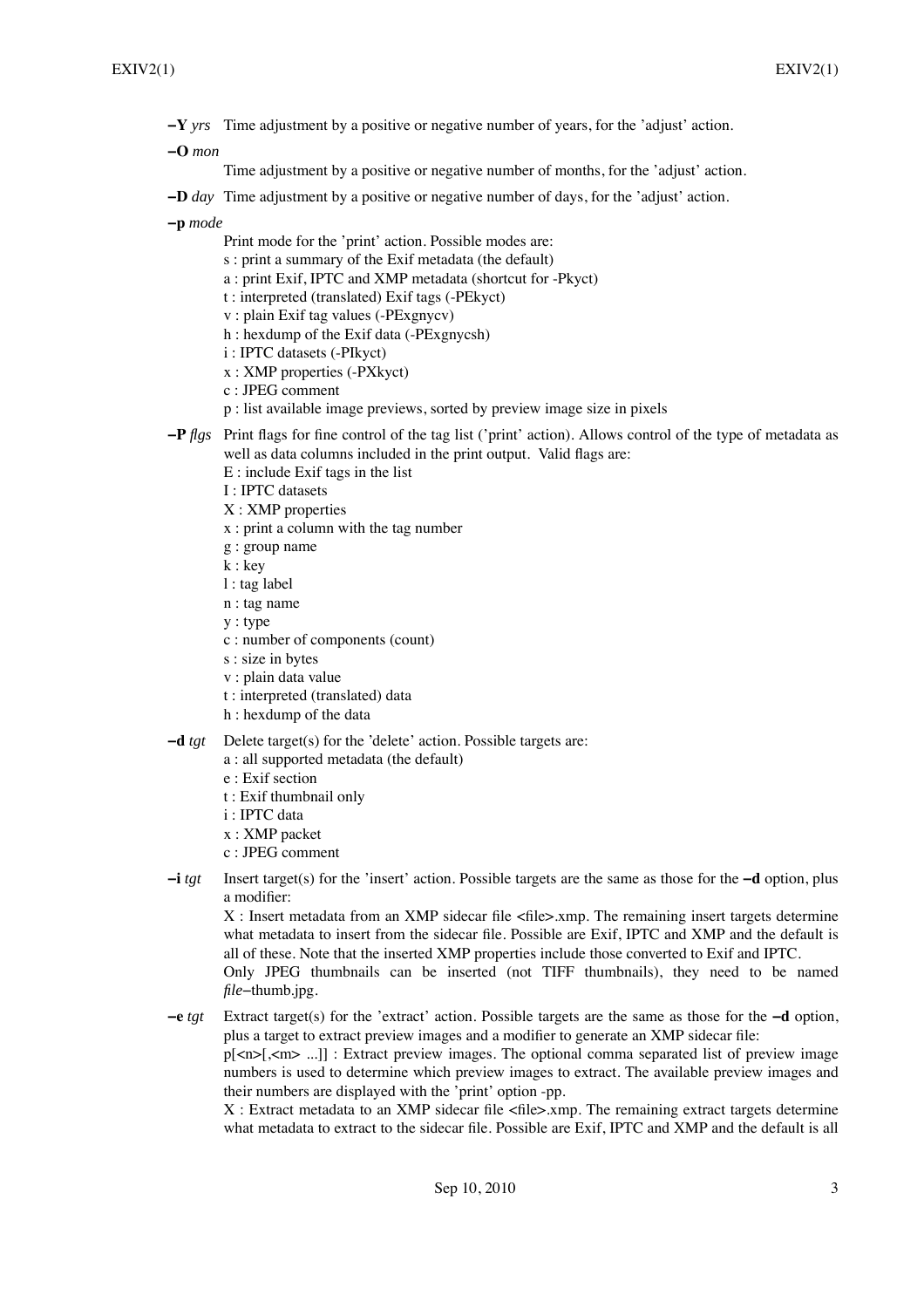of these.

- **−r** *fmt* Filename format for the 'rename' action. The format string follows **strftime**(3) and supports the following keywords:
	- :basename: original filename without extension

:dirname: - name of the directory holding the original file

:parentname: - name of parent directory

- Default filename format is %Y%m%d\_%H%M%S.
- **−c** *txt* JPEG comment string to set in the image ('modify' action). This option can also be used with the 'extract' and 'insert' actions to modify metadata on-the-fly.
- **−m** *file* Command file for the 'modify' action. This option can also be used with the 'extract' and 'insert' actions to modify metadata on-the-fly.

#### **−M** *cmd*

Command line for the 'modify' action. This option can also be used with the 'extract' and 'insert' actions to modify metadata on-the-fly. The format for the commands is the same as that of the lines of a command file.

**−l** *dir* Location (directory) for files to be inserted or extracted.

**−S** *.suf* Use suffix *.suf* for source files in 'insert' action.

### **COMMANDS**

Commands for the 'modify' action can be read from a command file, e.g.,

exiv2 −m cmd.txt image.jpg

or given on the command line, as in

exiv2 −M"add Iptc.Application2.Credit String Mr. Smith" image.jpg

Note the quotes. Multiple **−m** and **−M** options can be combined.

When writing Exif, IPTC and XMP metadata, **exiv2** enforces only a correct metadata structure. It is possible to write tags with types and values different from those specified in the standards, duplicate Exif tags, undefined tags, or incomplete metadata. While **exiv2** is able to read all metadata that it can write, other programs may have difficulties with images that contain non standard−conforming metadata.

### **Command format**

The format of a command is

**set | add | del** *key* [[*type*] *value*]

- **set** Set the *value* of an existing tag with a matching *key* or add the tag.
- **add** Add a tag (unless *key* is a non−repeatable IPTC key; nothing prevents you from adding duplicate Exif tags).
- **del** Delete all occurrences of a tag (requires only a *key*).
- *key* Exiv2 Exif, IPTC or XMP key.
- *type* **Byte | Ascii | Short | Long | Rational | Undefined | SShort | SLong | SRational | Comment** for Exif keys,

**String | Date | Time | Short | Undefined** for IPTC keys, and **XmpText | XmpAlt | XmpBag | XmpSeq | LangAlt** for XMP keys.

A default *type* is used if none is explicitely given. The default is determined based on *key*.

*value* The remaining text on the line is the value. It can optionally be enclosed in single quotes ('*value*') or double quotes ("*value*").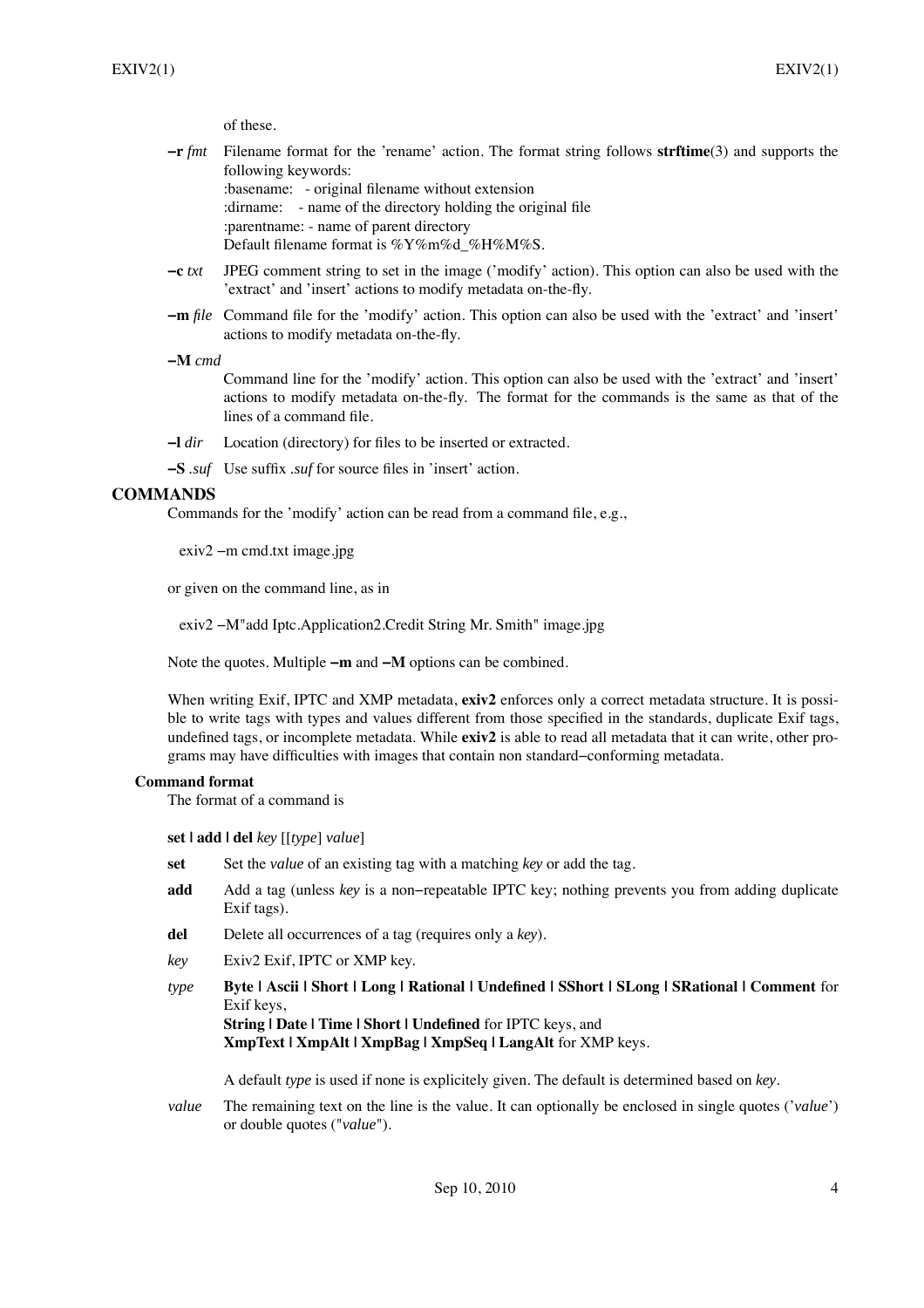The format of Exif **Comment** values includes an optional charset specification at the beginning:

### **[charset=Ascii|Jis|Unicode|Undefined ]***comment*

**Undefined** is used by default if the value doesn't start with a charset definition.

The format for IPTC **Date** values is YYYY−MM−DD (year, month, day), that for IPTC **Time** values is HH:MM:SS+|−HH:MM, where HH:MM:SS refers to local hour, minute and seconds and +|−HH:MM refers to hours and minutes ahead or behind Universal Coordinated Time (+|− means either  $a + or a - sign is required$ .

The format of XMP **LangAlt** values includes an optional language qualifier:

**[lang=***language-code* **]***text*

**x-default** is used by default if the value doesn't start with a language qualifier.

An additional command is available to register XMP namespaces:

#### **reg** *prefix namespace*

#### **Command file format**

Empty lines and lines starting with **#** in a command file are ignored (comments). Remaining lines are commands as described above.

# **EXAMPLES**

 $exiv2$  \*.jpg

Prints a summary of the Exif information for all JPEG files in the directory.

exiv2 -pi image.jpg Prints the IPTC metadata of the image.

exiv2 rename img\_1234.jpg

Renames img\_1234.jpg (taken on 13−Nov−05 at 22:58:31) to 20051113\_225831.jpg

exiv2 -r':basename:\_%Y%m' rename img\_1234.jpg Renames img\_1234.jpg to img\_1234\_200511.jpg

#### exiv2 −et img1.jpg img2.jpg

Extracts the Exif thumbnails from the two files into img1−thumb.jpg and img2−thumb.jpg.

exiv2 −it img1.jpg img2.jpg

Inserts (copies) metadata from img1.exv to img1.jpg and from img2.exv to img2.jpg.

exiv2 −ep1,2 image.jpg

Extracts previews 1 and 2 from the image to the files image−preview1.jpg and image−preview2.jpg.

exiv2 −eiX image.jpg

Extracts IPTC datasets into an XMP sidecar file image.xmp and in the process converts them to "IPTC Core" XMP schema.

exiv2 −iixX image.jpg

Inserts IPTC and XMP metadata from an XMP sidecar file image.xmp into image.jpg. The resulting IPTC datasets are converted from the "IPTC Core" XMP schema properties in the sidecar file to the older IPTC IIM4 format. The inserted XMP properties include those in the "IPTC Core" XMP schema.

exiv2 −M"set Exif.Photo.UserComment charset=Ascii New Exif comment" image.jpg Sets the Exif comment to an ASCII string.